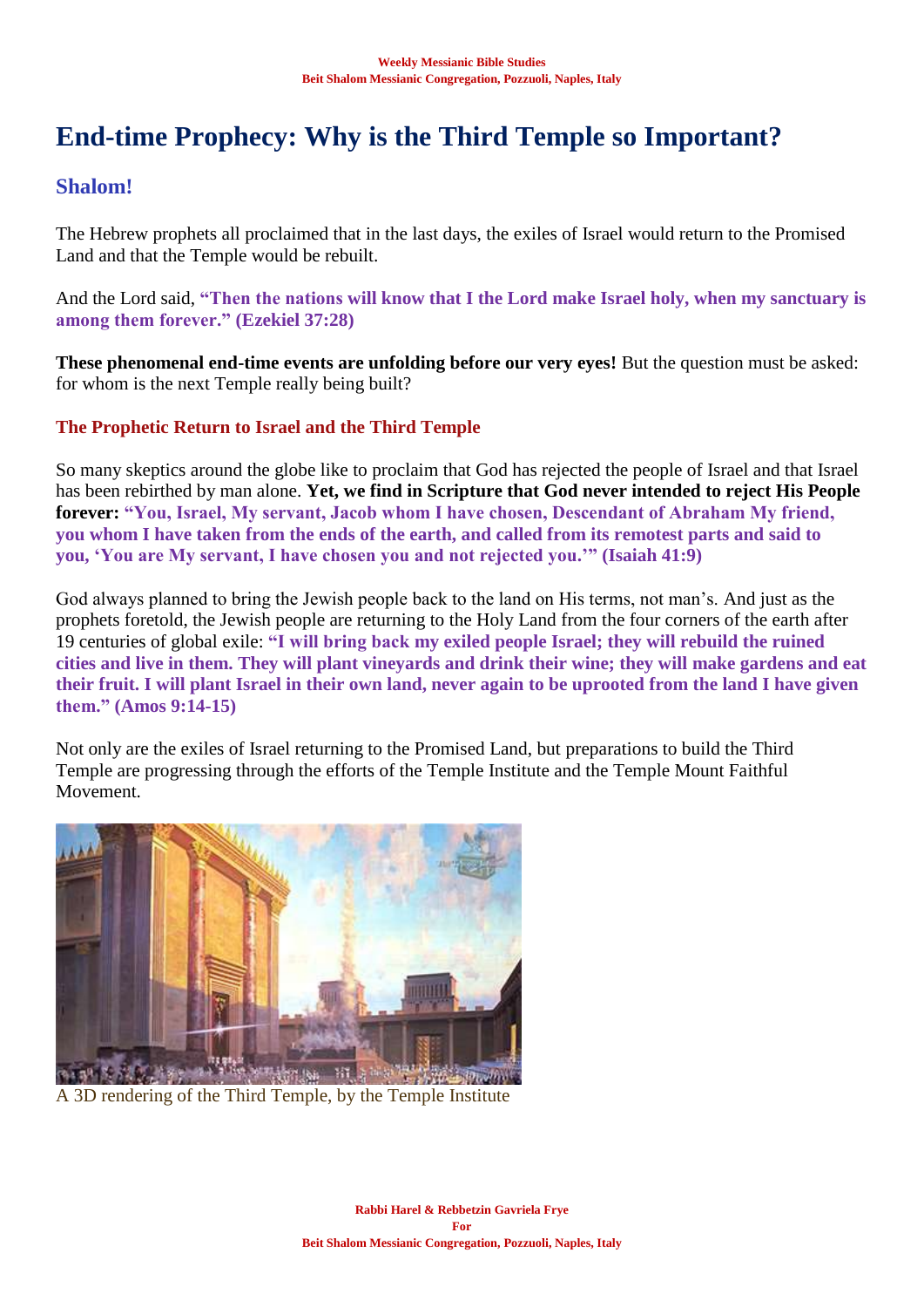## **Why Build the Third Temple?**

**"Here am I, and the children the Lord has given me. We are signs and symbols in Israel from the Lord Almighty, who dwells on Mount Zion." (Isaiah 8:18)**

You might ask yourself, "If the sanctuary was **'a copy and a shadow of what is in Heaven (Hebrews 8:5)**,' and Yeshua (Jesus) **'serves in the sanctuary, the true tabernacle set up by the Lord (Hebrews 8:2)**,' why contemplate building the Holy Temple?"

The Holy Temple in Jerusalem was never simply a building or structure, but an earthly dwelling place for the Divine Presence of God.

**The Lord said, "Let them construct a sanctuary for Me, that I may dwell [shakan] among them." (Exodus 25:8; see also Exodus 40:34-35 and 1 Kings 8:11)**

This **dwelling** (**shakan**) forms the related word **Shekhinah**, which is not found in the original Hebrew Bible, but it is used in rabbinic literature and Bible translations to describe the Lord's **Divine Presence.** The Prophet Ezekiel witnessed the departure of this Divine Presence from the Temple **(Ezekiel 10:18-19).**

But he also saw the rebuilding of an eternal and permanent dwelling place of God on the Temple Mount in the Holy City of Jerusalem. **"The glory of the Lord entered the temple through the gate facing east.… I heard someone speaking to me from inside the temple. He said: 'Son of man, this is the place of my throne and the place for the soles of my feet. This is where I will live among the Israelites forever.'" (Ezekiel 43:4-7)**

Maimonides (Rabbi Moses ben Maimon), a medieval Jewish philosopher and Torah scholar, said that the Temple has eternal significance. He wrote in *Hilchos Bais HaBechirah (The Laws of God's Chosen House)* that the Temple had two primary purposes:

1. To reveal to mankind the Divine Presence of God, which dwelt above the mercy seat of the Ark of the Covenant.

**"There, above the cover between the two cherubim that are over the Ark of the Testimony, I will meet with you and give you all my commands for the Israelites." (Exodus 25:22)**

2. To facilitate the offering of the required sacrifices.

Since the destruction of the Second Temple in AD 70, however, the Jewish people can no longer offer these sacrifices. In fact, 202 out of the 613 **mitzvot** (commandments) in the Torah cannot be performed without a Temple. *(Temple Institute)*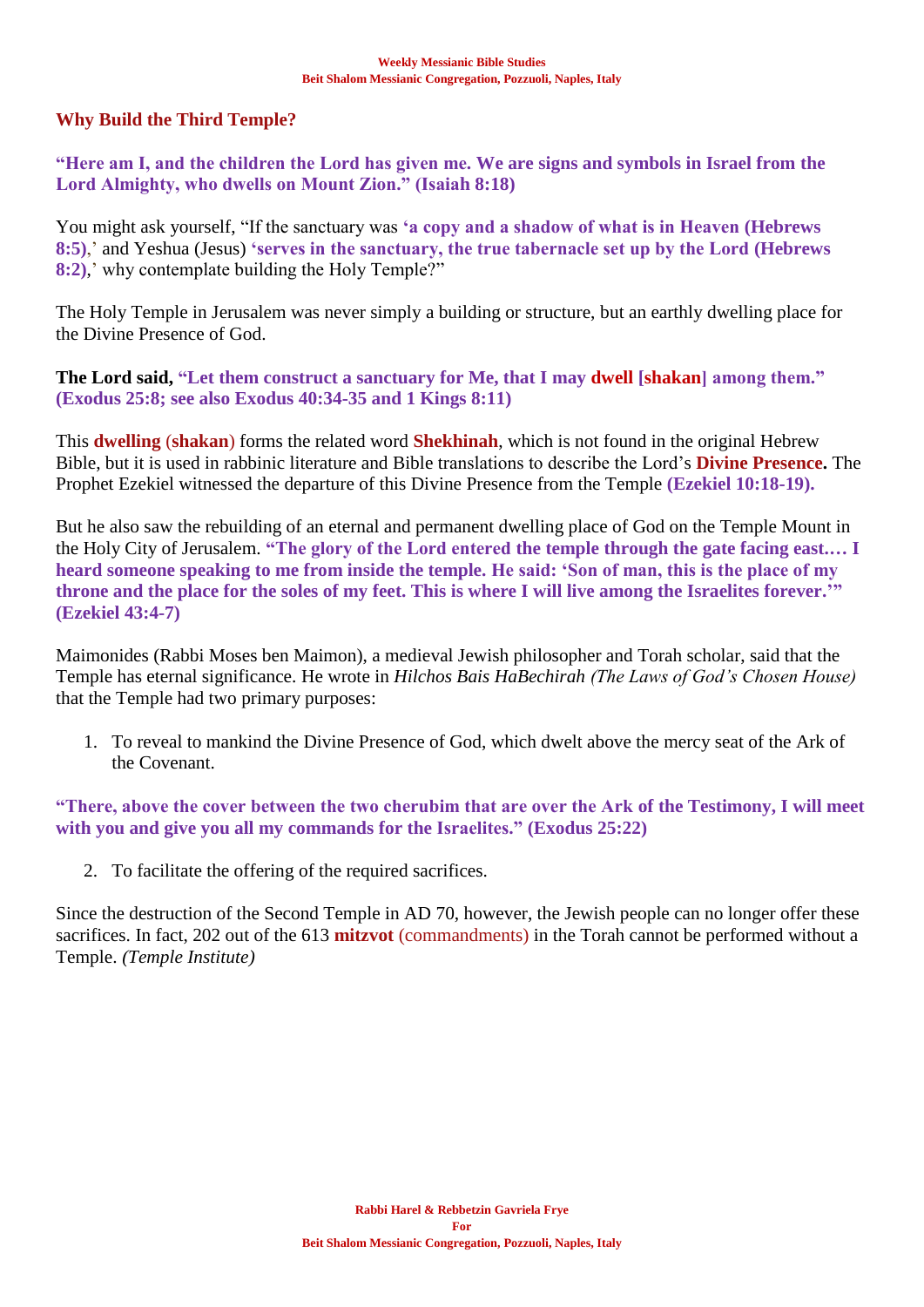

**The Siege and Destruction of Jerusalem by the Romans Under the Command of Titus,** by David Roberts

With no Temple in Jerusalem, the Jewish people now worship the God of Israel in their local community synagogues and in the study of Torah. Instead of offering animal sacrifices, they now offer **Tefillah** (prayer), **Teshuvah** (repentance), and **Tzedakah** (charity). **Many think that animal sacrifices have been done away with forever**, but according to Bible prophecy, this simply isn't so. The Lord tells the Prophet Ezekiel that in a future Temple, the prescribed sacrifices will be offered: **"The north and south rooms facing the temple courtyard are the priests' rooms, where the priests who approach the Lord will eat the most holy offerings. There they will put the most holy offerings, the grain offerings, the sin offerings and the guilt offerings, for the place is holy." (Ezekiel 42:13)**

But a serious question arises not only for the Jewish community, but for all believers in Yeshua: will the *next* Temple, the Third Temple, be Ezekiel's Temple where the Divine Presence will once again reside. Or will some other presence reside in some other Temple?

## **Daniel, Yeshua, the Anti-Messiah, and the Third Temple**

In the prophetic writings of the Book of Daniel and the Brit Chadashah (New Testament), we find significant details about the role of a rebuilt Temple in the end times. Both Daniel and Yeshua (Jesus) tell us that the Anti-Messiah will defile the Third Temple before the return of the true Messiah.

They both call this spiritual defilement in the Temple the **abomination of desolation: "So when you see standing in the holy place 'the abomination that causes desolation,' spoken of through the prophet Daniel, let the reader understand, then let those who are in Judea flee to the mountains." (Matthew 24:15-16; compare with Daniel 9:27, 11:31, and 12:11)**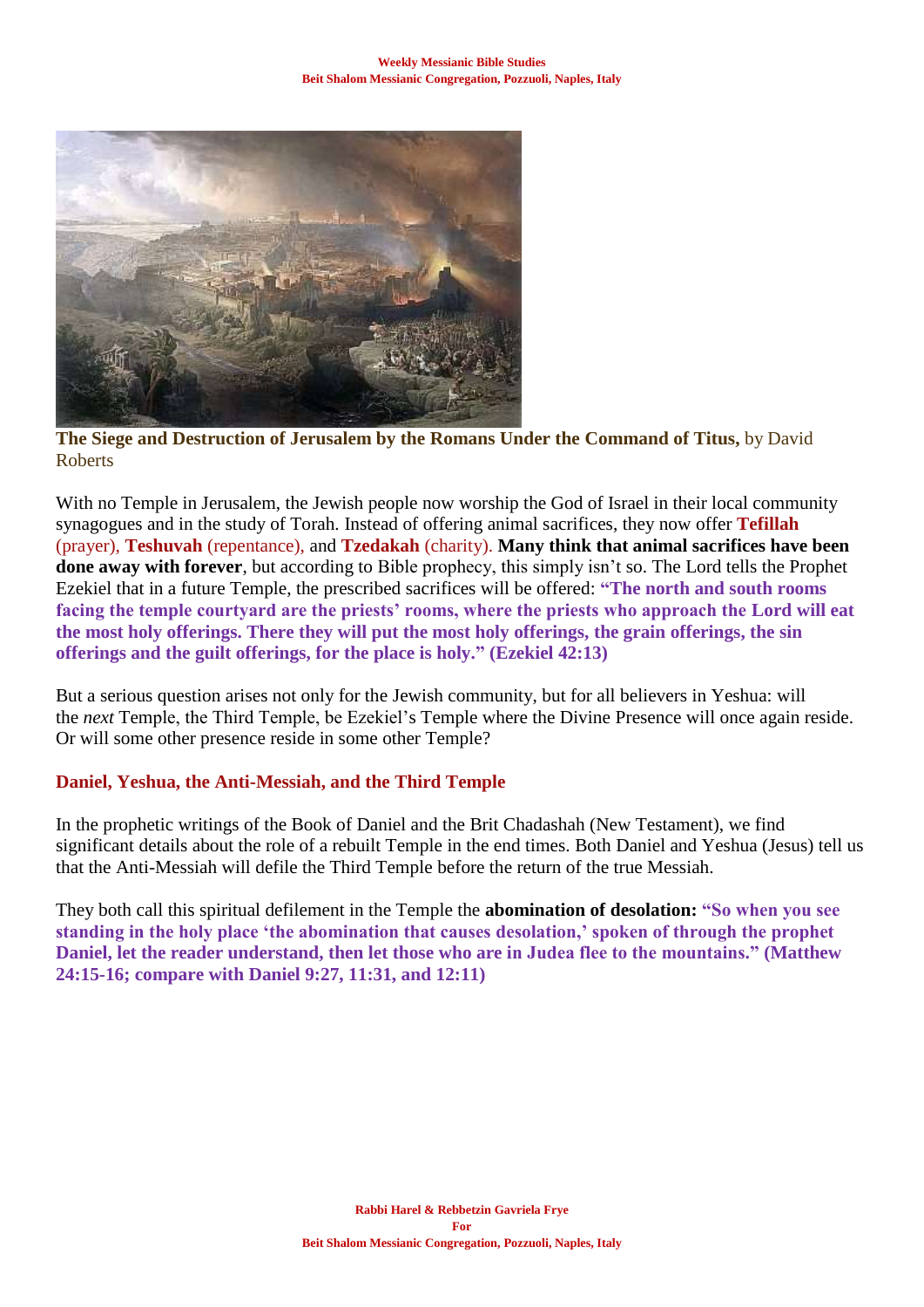D Spenn ויאמו שבעים ש רכדא עמד ו ועל־עיר קו

**Daniel 9:21-24:** In his **Seventy Weeks Prophecy**, Daniel prophesies that Jerusalem and the destroyed Temple would be rebuilt, that the Messiah would be killed (cut off), and that Jerusalem and the Temple would once again be destroyed.

According to the Prophet Daniel, the Messiah would be cut off before the Temple is destroyed: **"After the sixty-two weeks the Messiah [Mashiach] will be cut off and have nothing, and the people of the prince [ruler, nagid] who is to come will destroy the city and the sanctuary. And its end will come with a flood; even to the end there will be war; desolations are determined." (Daniel 9:26)**

This prophecy was fulfilled in AD 70 with the destruction of the Temple, just forty years after Yeshua HaMashiach (Jesus the Messiah) was cut off by his execution on a tree. Through the study of numerous endtime Scriptures, we believe that this prince or ruler (**nagid**) is the anti-Messiah who will appear as Daniel describes.

Daniel says he will confirm a covenant of peace in the land "for one week" (often interpreted as seven years) and that he will break that covenant in the middle of the term.

**"And he [the prince] will make [some translations say 'confirm'] a firm covenant with the many for one week, but in the middle of the week he will put a stop to sacrifice and grain offering; and on the wing of abominations will come one who makes desolate [some interpretations say, set up an idol on the wing or precipice of the Temple], even until a complete destruction, one that is decreed, is poured out on the one who makes desolate." (Daniel 9:27; see also Matthew 24:15; 2 Thessalonians 2:4)**

The anti-Messiah will also proclaim himself to be God! **"He [the man of lawlessness] will oppose and will exalt himself over everything that is called God or is worshiped, so that he sets himself up in God's temple, proclaiming himself to be God." (2 Thessalonians 2:4)**

The Temple Institute as well as the Temple Mount and Eretz Yisrael Faithful Movement are the two main Jewish organizations responsible for making preparations for the Third Temple and the reinstatement of sacrificial worship. Other organizations have plans, too. One wants to pitch a tabernacle-style tent on the Mount; another wants to build a synagogue in a corner of the platform.

Why? Because as Chaim Richman, the director of the Temple Institute states in his [Myth Buster](https://www.templeinstitute.org/holy-temple-myth-busters-sources.htm) video series, "Buildings don't fall down from heaven." He adds that "it's a mitzvah to build the Temple," citing **Exodus 23:8** and that Jews should be performing all 613 mitzvot, which requires a Temple.

He also says that **the Third Temple will "bring the Light back into the world" that left the Temple Mount when the Lord's Divine Presence departed.** Also, he believes "it is the Holy Temple that enables all of humanity to engage in direct dynamic relationship with God and provides the opportunity for every individual to rise to our greatest potential." *(Temple Institute YouTube: [Myth Busters Part 1](https://www.templeinstitute.org/holy-temple-myth-busters-sources.htm))*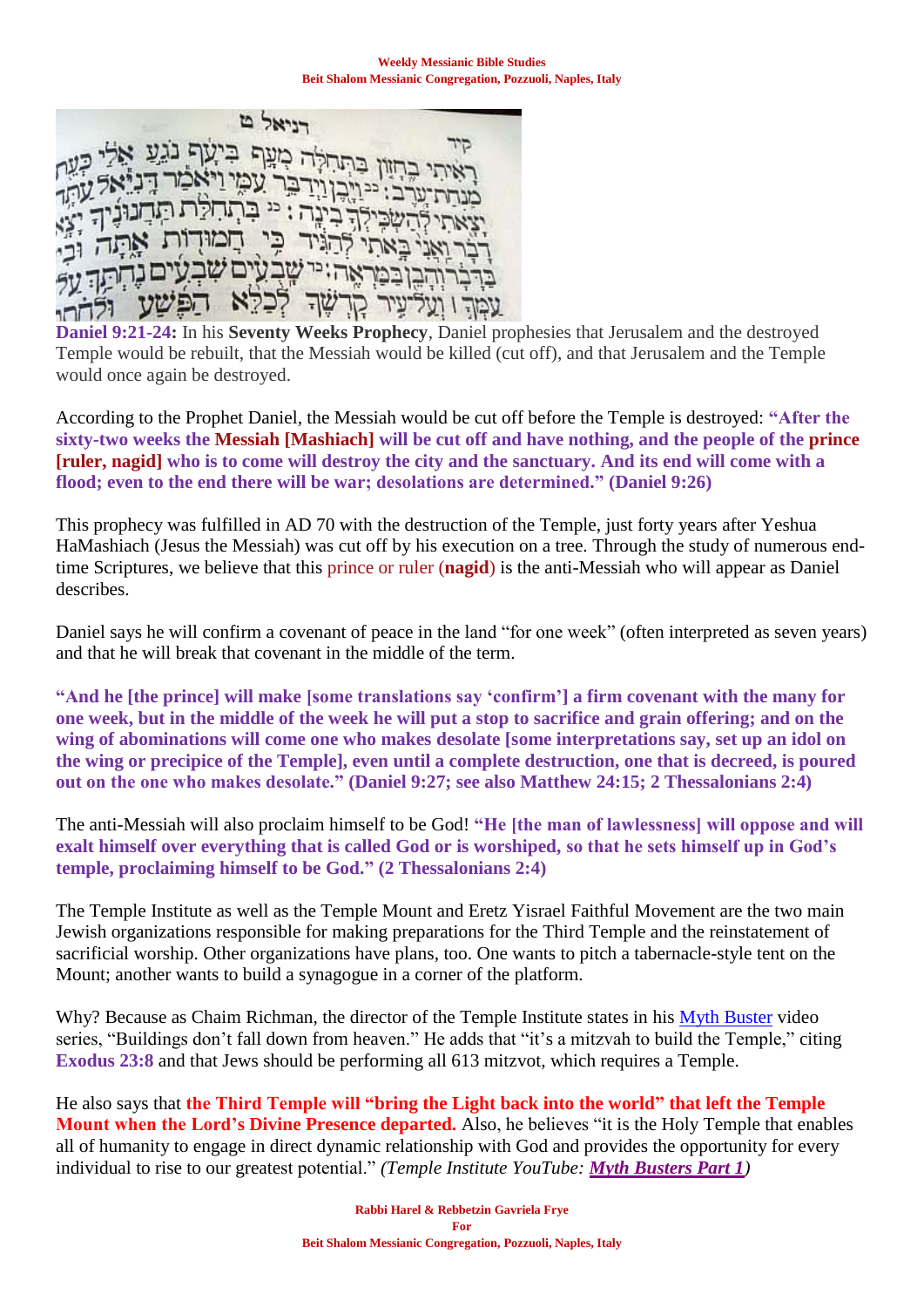**Daniel 9** and **11** as well as Brit Chadashah writings, however, help us see that another reality exists for the Temple. Nevertheless, the ritual garments and vessels have been created.



Priestly garments and the Incense Altar, which is made of wood and overlaid with pure gold is ready for use in the Third Temple.

Even the Golden Menorah, the seven branched candelabra, has been crafted, along with Levitical musical instruments, such as silver trumpets, lyres, and harps to worship the Lord, just as King David did 3,000 years ago (**1 Chronicles 23:5**).

The Temple Institute's School is training certified, DNA-tested Cohen (descendants of the High Priest Aaron) to perform the Temple duties. And the final element, the Red Heifer, is being bred in Israel to be sacrificed in the ritual purification of the priests and the vessels, so they may formally enter the holiest of holy area on the entire earth.

### **Everything is ready for the rebuilding of the Third Temple. Everything, that is, except the land on which to build it.**

Since the liberation of the Mount in 1967, the Muslim world has made great efforts to claim the entire 37 acre (150,000 square meter) platform as its own sacred land, calling the site **al-Ḥaram al-Šarīf, the Noble Sanctuary.**

To protect the Noble Sanctuary, the Muslim world has become expert organizers of riots on the Temple Mount and violence on the streets of Israel. Incitement to such violence increases whenever rumors spread that a Jewish presence will be established on the Temple Mount or its own Muslim structures harmed.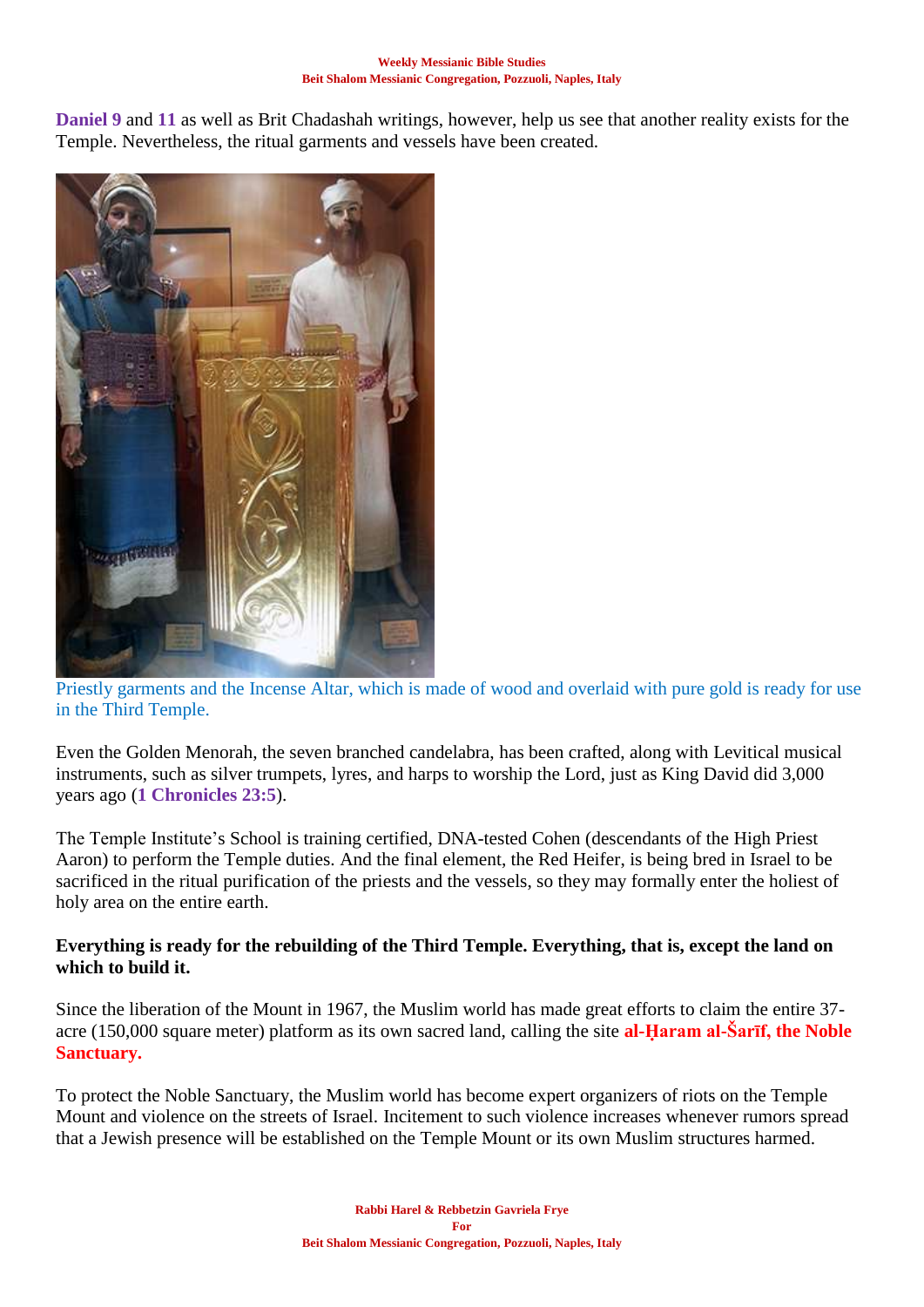Only an incredibly respected, trusted, and honored man by both Muslims and Jews will be able to establish a peace plan that allows the Jewish people to worship the Lord in a Temple on the Mount that King David himself purchased (**2 Samuel 24:18-25**).

Whoever this man is and whatever trouble awaits us (i.e., Jacob's Trouble) when he breaks the peace plan as **Daniel 9:27** predicts, we can be confident that God is on the throne and in control.

As King David writes in **Psalm 121:4**: **"He who watches over Israel will neither slumber nor sleep."**

We know that end-time Bible prophecy concerning the Third Temple is soon to be fulfilled because Israel was prophetically reborn as a nation in 1948 (**Isaiah 66:8**), and most of these Temple preparations only started in the last 30 years.

As we persevere through these end-times, join us in introducing the **Sar ha Shalom** (Prince of Peace) Yeshua HaMashiach to the Jewish people so that He may dwell in them and bring them a peace and joy they have not yet known.

## **Profezia del Tempo della fine: perché il Terzo Tempio è così Importante?**

## **Shalom!**

Tutti i profeti Ebrei hanno proclamato che negli ultimi giorni gli esuli di Israele sarebbero tornati nella Terra Promessa e che il Tempio sarebbe stato ricostruito.

E il Signore disse: **"Anche le nazioni riconosceranno che io, l'Eterno, santifico Israele, quando il mio santuario sarà in mezzo a loro per sempre." (Ezechiele 37:28)**

**Questi fenomenali eventi della fine del tempo si stanno svolgendo sotto i nostri occhi!** Ma la domanda deve essere posta: per chi è davvero in costruzione il prossimo tempio?

## **Il Profetico Ritorno in Israele e il Terzo Tempio**

A così tanti scettici in tutto il mondo piace proclamare che Hashem (Dio) ha respinto il popolo di Israele e che Israele è rinata per mano di uomo. Tuttavia, nelle Scritture Bibliche troviamo che Hashem (Dio) non ha mai avuto intenzione di respingere per sempre il Suo popolo: **"te che ho preso dalle estremità della terra, che ho chiamato dagli angoli più remoti di essa e ti ho detto: "Tu sei il mio servo, ti ho scelto e non ti ho rigettato'" (Isaia 41:9)**

Hashem (Dio) ha sempre pianificato di riportare il popolo di Israele nella terra alle Sue condizioni, non a quelle dell'uomo. E proprio come predetto dai profeti, il popolo di Israele sta tornando in Terra Santa dai quattro angoli della terra dopo 19 secoli di esilio globale: **"Farò tornare dalla cattività il mio popolo Israele, ed essi ricostruiranno le città desolate e le abiteranno, pianteranno vigne e ne berranno il vino, coltiveranno giardini e ne mangeranno i frutti. Li pianterò sulla loro terra e non saranno mai più sradicati dal suolo che io ho dato loro, dice l'Eterno, il tuo DIO." (Amos 9:14-15)**

Non solo gli esiliati di Israele stanno tornando nella Terra Promessa, ma i preparativi per costruire il Terzo Tempio stanno procedendo attraverso gli sforzi dell' Istituto del Tempio e del Movimento dei Fedeli del Monte del Tempio.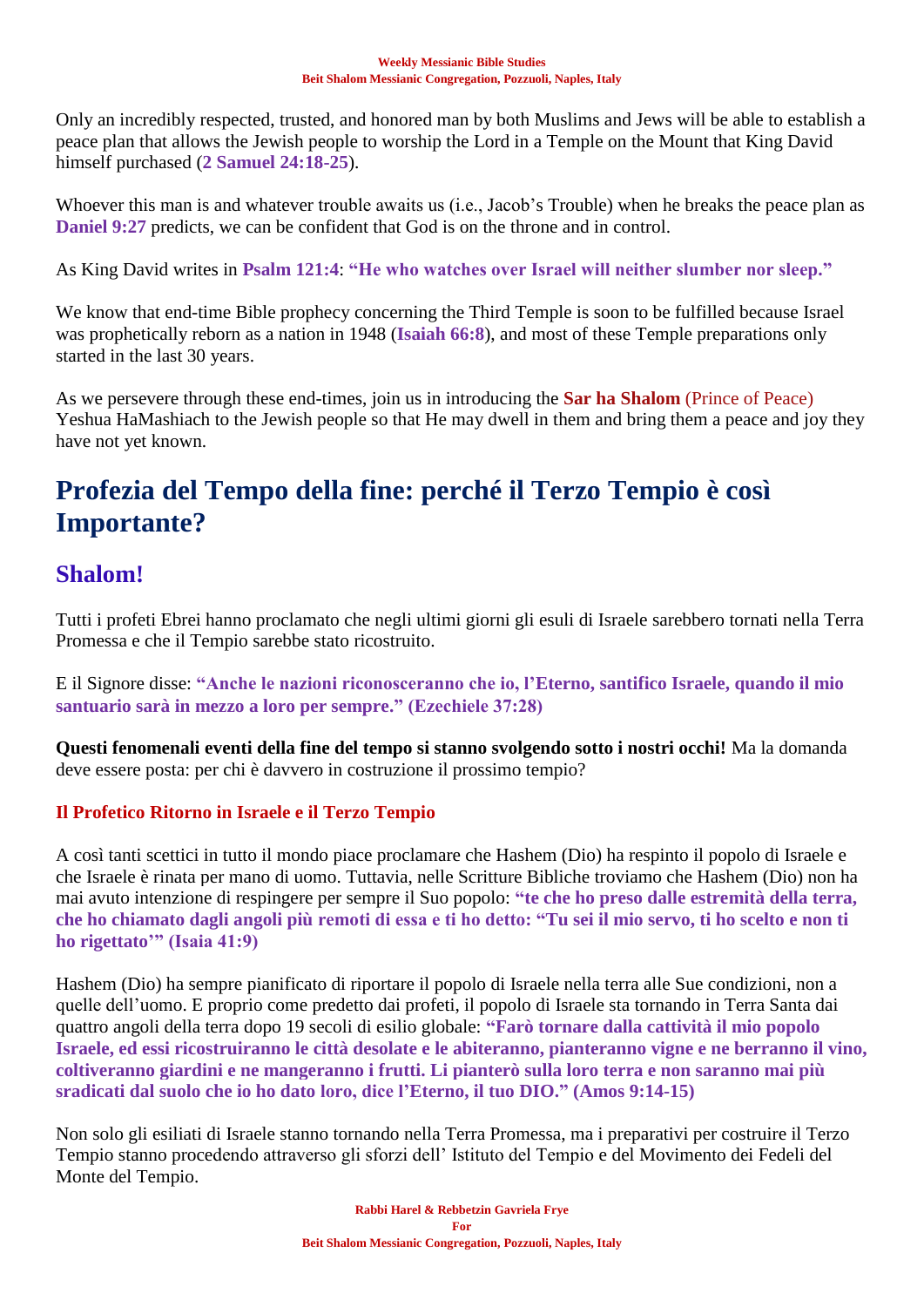## **Perché costruire il terzo tempio?**

**"Eccomi, e i bambini che il Signore mi ha dato. Siamo segni e simboli in Israele dal Signore Onnipotente, che dimora sul Monte Sion". (Isaia 8:18)**

Potresti chiederti: "Se il santuario è una copia e un'ombra di ciò che è nei Cieli (**Ebrei 8:5**),' e Yeshua (Gesù) serve nel santuario, il vero tabernacolo istituito dal Signore (**Ebrei 8:2**), perché allora contemplare la costruzione del Santo Tempio?"

Il Santo Tempio di Gerusalemme non fu mai semplicemente un edificio o una struttura, ma un luogo di dimora terrena per la Divina Presenza di Hashem (Dio).

Il Signore disse: **"Mi facciano un santuario, perché io dimoro [shakan] in mezzo a loro." (Esodo 25:8**; oltre a **Esodo 40:34-35 e 1 Re 8:11)**

Questa **dimora** (**shakan**) forma la parola correlata **Shekhinah**, che non si trova nella Bibbia Ebraica originale, ma è usata nella letteratura rabbinica e nelle traduzioni della Bibbia per descrivere la **Divina Presenza** del Signore. Il profeta Ezechiele fu testimone della partenza di questa Divina Presenza dal Tempio (**Ezechiele 10:18-19**).

Ma vide anche la ricostruzione di una dimora eterna e permanente di Hashem (Dio) sul Monte del Tempio nella Città Santa di Gerusalemme. **"E la gloria dell'Eterno entrò nel tempio per la porta che guarda a est. Quindi lo Spirito mi levò in alto e mi portò nel cortile interno; ed ecco, la gloria dell'Eterno riempiva il tempio. Allora udii uno che mi parlava dal tempio, mentre un uomo stava in piedi accanto a me, e mi disse: "Figlio d'uomo, questo è il luogo del mio trono e il luogo delle piante dei miei piedi, dove abiterò in mezzo ai figli d'Israele per sempre. E la casa d'Israele non contaminerà più il mio santo nome, né essi né i loro re, con le loro prostituzioni e con i cadaveri dei loro re sui loro alti luoghi." (Ezechiele 43:4-7)**

Maimonide (Rabbi Moses ben Maimon), filosofo Ebreo medievale e studioso della Torah, affermò che il Tempio ha un significato eterno. Ha scritto in Hilchos Bais HaBechirah (Le leggi della casa eletta di Dio) che il tempio aveva due scopi principali:

1. Rivelare all'umanità la Divina Presenza di Hashem (Dio), che dimorava sopra la sede della misericordia dell'Arca dell'Alleanza.

**"Là io ti incontrerò, e da sopra il propiziatorio, fra i due cherubini che sono sull'arca della testimonianza, ti comunicherò tutti gli ordini che avrò da darti per i Figli d'Israele." (Esodo 25:22)**

2. Facilitare l'offerta dei sacrifici richiesti.

Dalla distruzione del Secondo Tempio nel 70 d.C., tuttavia, il popolo di Israele non può più offrire questi sacrifici. Infatti, 202 dei 613 **mitzvot** (**comandamenti**) nella Torah non possono essere eseguiti senza un Tempio. *(Istituto del Tempio, Gerusalemme)*. Senza tempio a Gerusalemme, il popolo di Israele ora adora il Dio di Israele nelle sinagoghe della comunità locali e attraverso lo studio della Torah. Invece di offrire sacrifici animali, ora Israele offre **Tefilah** (**preghiera**), **Teshuvah** (**pentimento**) e **Tzedakah** (**carità**). Molti pensano che i sacrifici di animali siano stati eliminati per sempre, ma secondo la profezia biblica, semplicemente non è così. Il Signore dice al profeta Ezechiele che in un futuro tempio verranno offerti i sacrifici prescritti: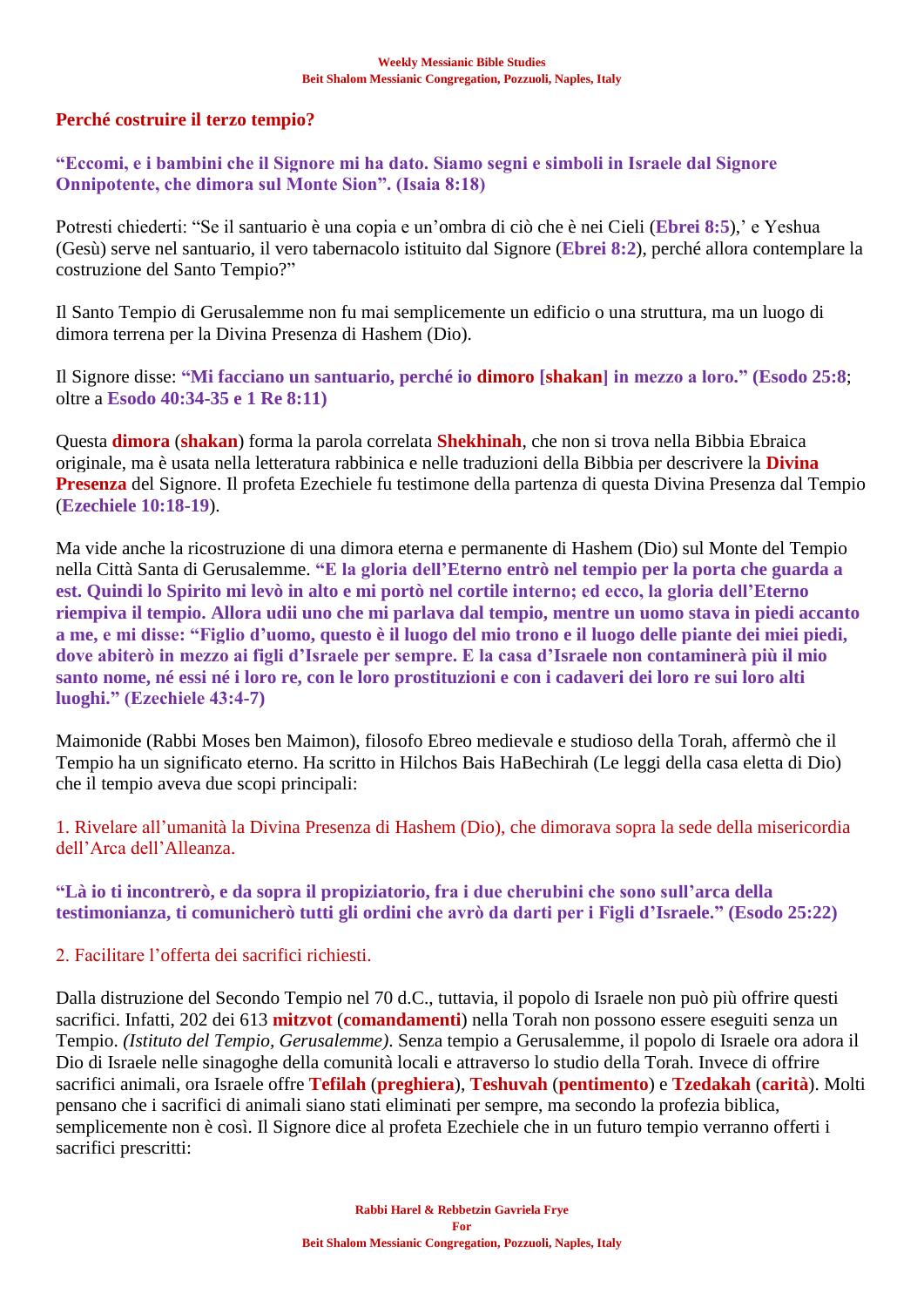**"Egli mi disse: 'Le camere a nord e le camere a sud che stanno di fronte allo spazio vuoto sono le camere sante, dove i sacerdoti che si avvicinano all'Eterno mangeranno le cose santissime; là deporranno le cose santissime, e cioè le oblazioni di cibo e le oblazioni per il peccato e per la trasgressione, perché quel luogo è santo." (Ezechiele 42:13)**

Ma una domanda seria non si pone solo per la comunità Ebraica, ma per tutti i credenti di Yeshua: il prossimo Tempio, il Terzo Tempio, sarà il Tempio di Ezechiele dove risiederà ancora una volta la Divina Presenza? Oppure qualche altra presenza risiederà in qualche altro Tempio?

## **Daniele, Yeshua, l'Anti-Messia (Anti-Cristo) e il Terzo Tempio**

Negli scritti profetici del libro di Daniele e del Brit Chadashah (Nuovo Patto/Testamento), troviamo dettagli significativi sul ruolo di un tempio ricostruito negli ultimi tempi. Sia Daniele che Yeshua (Gesù) ci dicono che l'Anti-Messia (Anti-Cristo) contaminerà il Terzo Tempio prima del ritorno del vero Messia.

Entrambi chiamano questa contaminazione spirituale nel Tempio **l'Abominio della Desolazione**: **"Quando dunque avrete visto l'abominazione della desolazione predetta dal profeta Daniele, posta nel luogo santo (chi legge intenda), allora coloro che sono nella Giudea fuggano ai monti."** (**Matteo 24:15-16**; confronta con **Daniele 9:27, 11:31 e 12:11**)

Secondo il profeta Daniele, il Messia sarebbe stato ucciso per esecuzione prima che il Tempio fosse stato distrutto: **"Dopo le sessantadue settimane il Messia [Mashiach] sarà messo a morte e nessuno sarà per lui. E il popolo di un capo [sovrano, nagid] che verrà distruggerà la città e il santuario; la sua fine verrà con un'inondazione, e fino al termine della guerra sono decretate devastazioni."** (**Daniele 9:26**)

Questa profezia fu adempiuta nel 70 d.C. con la distruzione del Tempio, appena quaranta anni dopo che Yeshua HaMashiach (Gesù il Messia) morì sulla croce di esecuzione romana. Attraverso lo studio di numerose Scritture del tempo della fine, crediamo che questo principe o **sovrano** (**nagid**) sia l'anti-Messia che apparirà come descrive Daniele.

Daniel dice che confermerà un'alleanza di pace nella terra "per una settimana" (spesso interpretata come sette anni) e che infrangerà quell'alleanza nel mezzo del termine.

**"E lui [il principe] farà [alcune traduzioni dicono "confermerà"] un patto stretto con i molti per una settimana, ma nel mezzo della settimana metterà fine al sacrificio e all'offerta di grano; e sull'ala delle abominazioni arriverà uno che rende desolato [alcune interpretazioni dicono, insediano un idolo sull'ala o sul lato del Tempio], affinché una completa distruzione, quella che viene decretata, venga riversata su colui che ha portato devastazione."** (**Daniele 9:27**; vedete anche **Matteo 24:15; 2 Tessalonicesi 2:4**)

L'anti-Messia si proclamerà anche Hashem (Dio)! **"l'avversario [l'uomo dell'illegalità], colui che s'innalza sopra tutto ciò che è chiamato dio o oggetto di adorazione, tanto da porsi a sedere nel tempio di Dio come Dio, mettendo in mostra se stesso e proclamando di essere Dio."** (**2 Tessalonicesi 2:4**)

L'Istituto del Tempio, il Monte del Tempio e il Movimento dei fedeli di Eretz Yisrael sono le due principali organizzazioni Ebraiche responsabili della preparazione del Terzo Tempio e del ripristino del culto sacrificale. Anche altre organizzazioni hanno dei piani. Si vuole piantare una tenda in stile tabernacolo sul Monte; un altro vuole costruire una sinagoga in un angolo della piattaforma.